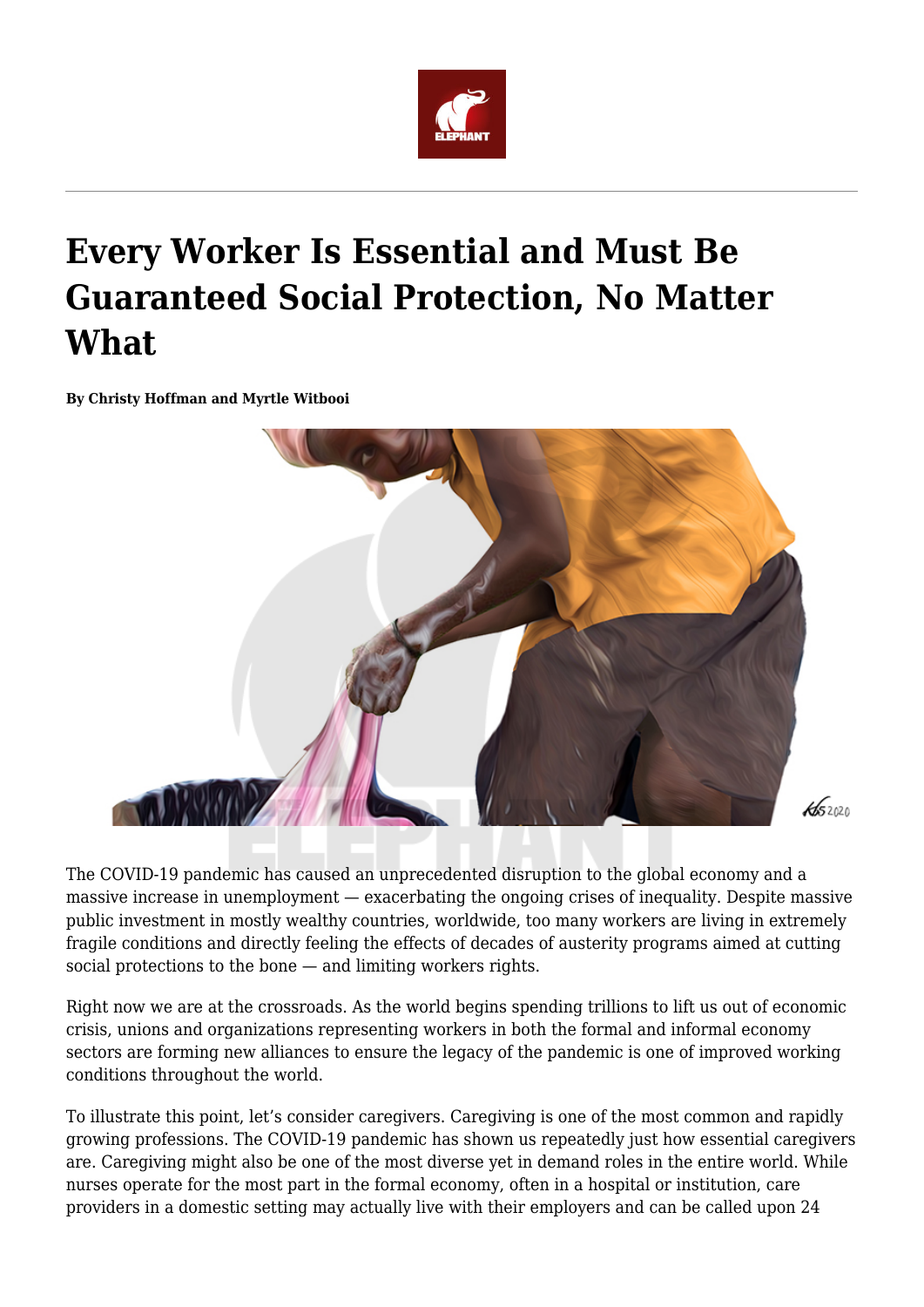hours a day with few avenues for recourse.

For us, as long-time advocates of workers in the formal and informal economies, the time has come to work together to demand universal social protections like a living minimum wage for all and access to healthcare and paid sick leave. We must fight to change the global rules through mandatory human rights due diligence laws and other steps to enable workers to exercise their rights to bargain collectively.

The recent report from the International Labour Organization (ILO) only underscores the urgency. The ILO found that over half of the global population lacks any form of social protection. This is the case even after the unprecedented expansion of social protections that took place following the global outbreak of COVID-19.

In 2020, just 47% of the world population had effective access to at least one social protection benefit, the ILO found. The remaining 53% — up to 4.1 billion people — had no protection at all.

Take this in contrast with a global study from earlier this year from the ITUC and UNI Global Union that found 98% of the world's workers are not getting the sick pay, wage replacement and social benefits they need to address the challenges of COVID-19.

Active government policies will make the difference. We cannot fully recover or rebuild a better world if we don't urgently and effectively protect all people, including the 61% of the global workforce who labor in the informal economy. When these workers aren't recognized for the work that they do, not only are their basic rights breached, but their access to collective bargaining mechanisms and unionising is withheld.

In South Africa, this year, domestic workers achieved an historic victory that deserves examination. Since 2000, the South African Domestic Service and Allied Workers Union has been campaigning for a suite of laws that would extend protections to domestic workers. Eventually, after many years of campaigning, the laws passed, but one of them, which would provide compensation for work-related injury or illness known as COIDA, still excluded domestic workers. After the tragic death of a domestic worker in the employer's swimming pool, organizers in Pretoria lodged a complaint. It took five years, but the high court declared the exclusion of domestic workers unconstitutional in 2020.

Domestic workers are now covered under South Africa's COIDA because domestic workers organized and demanded change against all odds. We raise this example because active government policies are critical to protecting workers and raising standards. There are too many attempts at excluding entire groups of workers and while they are usually unconstitutional, it takes years for workers to win.

A strong recovery for domestic workers, street vendors, agricultural workers, and other informal economy workers will be the linchpin for a strong global economic recovery. At the Essential for Recovery Summit, we'll join workers from around the world to make an urgent call to national governments and international organizations to address our demands for better income and social protections so we can weather this crisis and also build a better future for ourselves.

To allow the sector to expand without formalizing protections, and union representation, threatens to make harsh and often grim working conditions worse. For Myrtle who found her voice organizing during apartheid in South Africa, the goals have always been clear: essential protections for caregivers, the majority of whom are women and often immigrants or racial and ethnic minorities. And as Christy has said: "To put health and safety first — and put the virus to rest — we will need more collective bargaining and unions in the care sector."